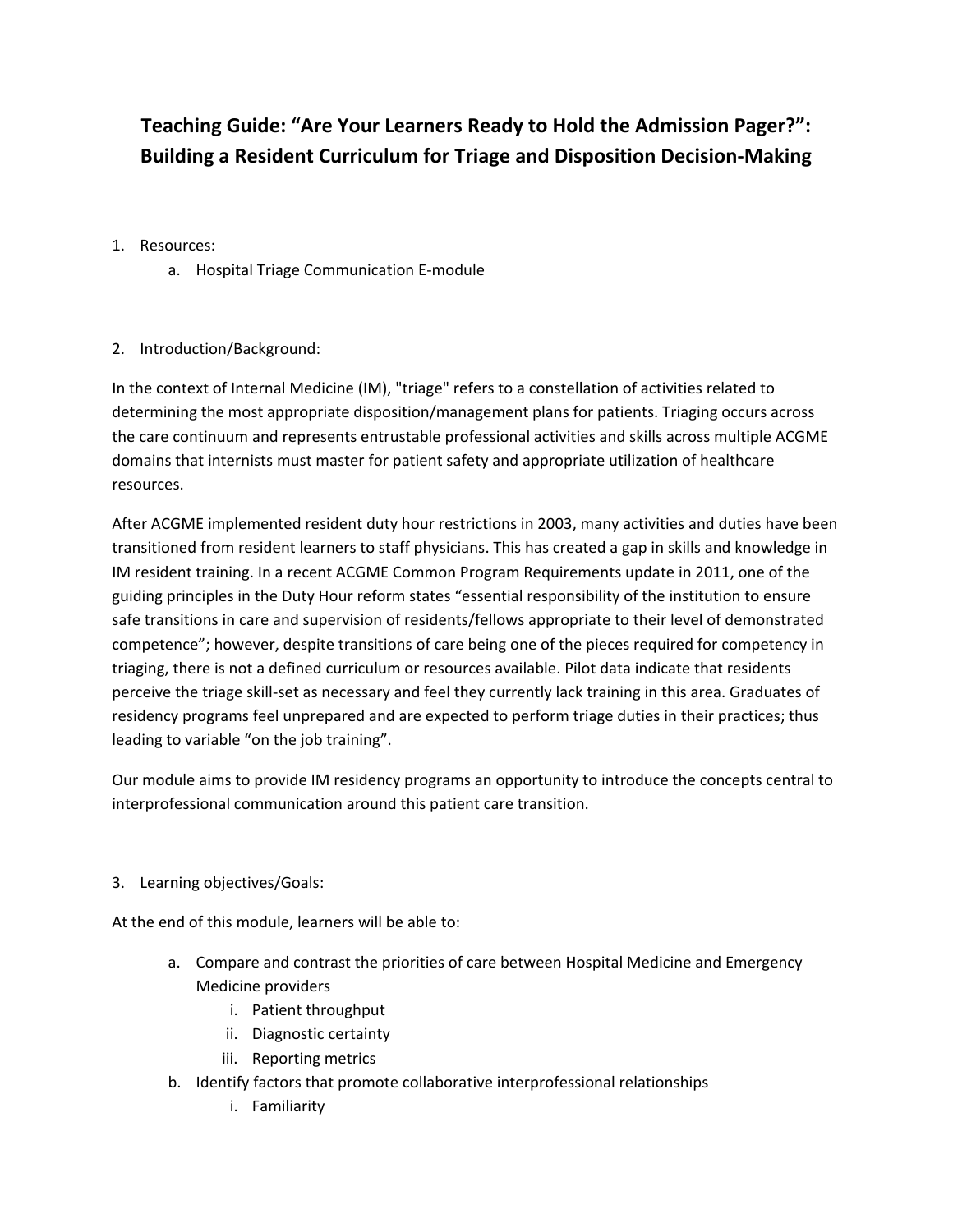- ii. Trust
- iii. Interpersonal skills
- c. Describe elements of an effective, inter‐unit handoff of care between emergency and inpatient providers
	- i. Situational awareness
	- ii. Handoff structure and content
	- iii. Closed‐loop communication
- 4. Implementation Advice
	- a. Review the teaching guide approximately 2 weeks before meeting with the residents
	- b. View E‐module approximately 1 week before meeting with the residents
		- i. Familiarize yourself with E-module, review the videos imbedded within the Emodule
		- ii. Review pertinent literature and references (listed below)
	- c. Distribute E‐module approximately 1‐2 weeks prior to meeting with the residents
		- i. Provide the web address to the E‐module including login/registration information and instruct residents to view the E‐module prior to meeting
		- ii. Have residents record behaviors observed in the first video that positively and negatively impact the quality of communication
		- iii. After completing the E‐module and watching the second video, have residents highlight newly learned concepts demonstrated in the second video
		- iv. Instruct residents to complete the questions at the end of the E‐module and be prepared to discuss their responses
	- d. Meet with residents to discuss and re‐enforce the factors that determine effective interprofessional communication
		- i. Dedicate 1‐2 hours depending on size of group.
		- ii. Consider starting the meeting by watching  $1<sup>st</sup>$  video from the E-module
		- iii. Have residents participate in reflective writing and/or small group sessions to highlight the objectives/goals listed above
			- 1. Reflective writing: This could be a guided exercise with learners writing thoughts in narrative format on interprofessional communication for this patient care transition, but also expanding beyond this transition
			- 2. Small group discussion: This would best take place in a group session with the faculty facilitating discussion regarding the interactions in the e-module. If your learners do not have any examples, faculty could share their own.
				- a. Possible questions to consider for first interaction/video:
					- i. Have you had interactions like the first one?
					- ii. Reflecting on the interaction, what could you have done to improve the interaction?
					- iii. Were there systems issues that played a role?